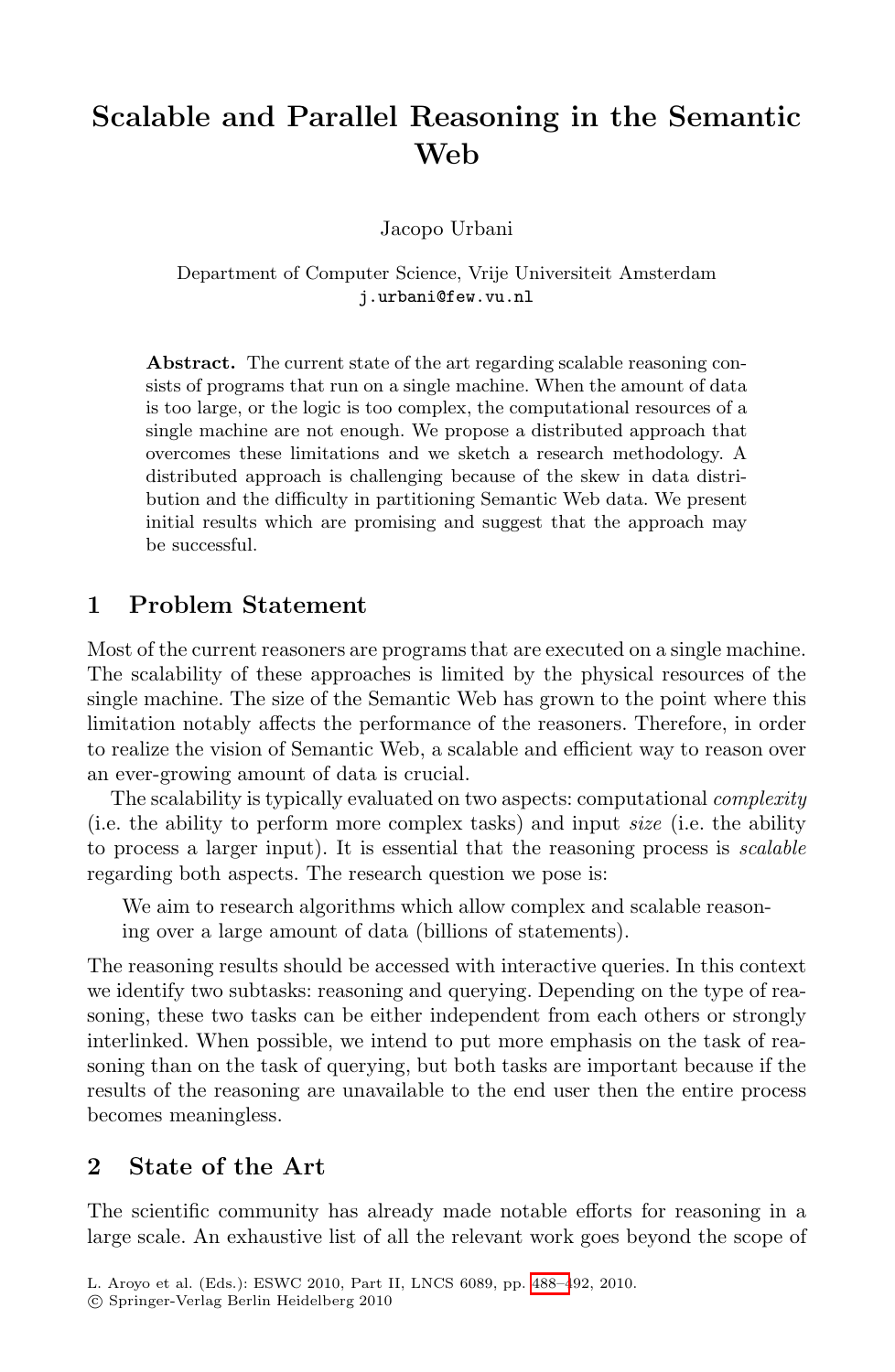this paper. Here, we will only report some of the work that shows our intended goal.

Currently, several single-machine Semantic Web stores support reasoning and can lo[ad](#page-4-1) up to ten billion triples<sup>1</sup>. However, loading the data at this scale can take up to one week and it can only scale with more powerful hardware.

Hogan et al. [3] compute the closure of an RDF graph doing two passes over the data on a single machine. They have implemented only a fragment of the OWL Horst semantics, in order to prevent ontology hijacking.

Sever[al d](#page-4-2)istributed systems were proposed to calculate the closure and querying. Mika and Tummarello [4] use MapReduce to answer SPARQL queries over large RDF graphs, but details and results are not reported.

Soma and [P](#page-4-3)rasanna [7] present a technique for parallel OWL inferencing through data partitioning. The experiments were conducted only on small datasets (1M triples) with a good speedup but the runtime is not reported.

Marvin [5] presents a technique which partitions the data in a peer-to-peer network but results with very large datasets have not been presented.

In We[av](#page-4-1)e[r a](#page-4-4)nd Hendler [12] incomplete RDFS reasoning is implemented on a cluster replicating the schema on all the nodes. This approach is embarrassingly parallel and it cannot be extended to more complicated logic like OWL.

Schlicht and Stuckenschmidt [6] present a promising technique to parallelize DL reasoning with a good speedup but the performance was evaluated on a small input.

Some of the approaches here presented have good scalability but on a weak logic ([12]), while others implement a complex logic like OWL but do not appear to scale to a very large size ([7],[3]). The approach we propose in the next section aims to research the best tradeoff between scalability and the complexity of richer logics so that we are able to perform complex but feasible reasoning over billions of statements (web-scale).

# **3 Proposed Approach**

Our purpose is to reason over a very large amount of data which cannot be handled by a single machine. To overcome this problem, we propose a distributed approach where the reasoning task is executed simultaneously on several independent machines. We assume that we have complete control of the machines in which the data is processed.

We will consider only monotonic rule-based reasoning. The motivation behind [this choice lies on several co](http://esw.w3.org/topic/LargeTripleStores)nsiderations:

- **–** in the Web, the data is distributed and we cannot retract existing facts;
- **–** there are already some standardized rule sets (RDFS, OWL Horst, OWL 2 RL) that are widely used and which allow us to compare our work with already existing one;
- **–** currently there is no distributed rule-based reasoner which implements a complex logic on a very large scale.

<sup>1</sup> http://esw.w3.org/topic/LargeTripleStores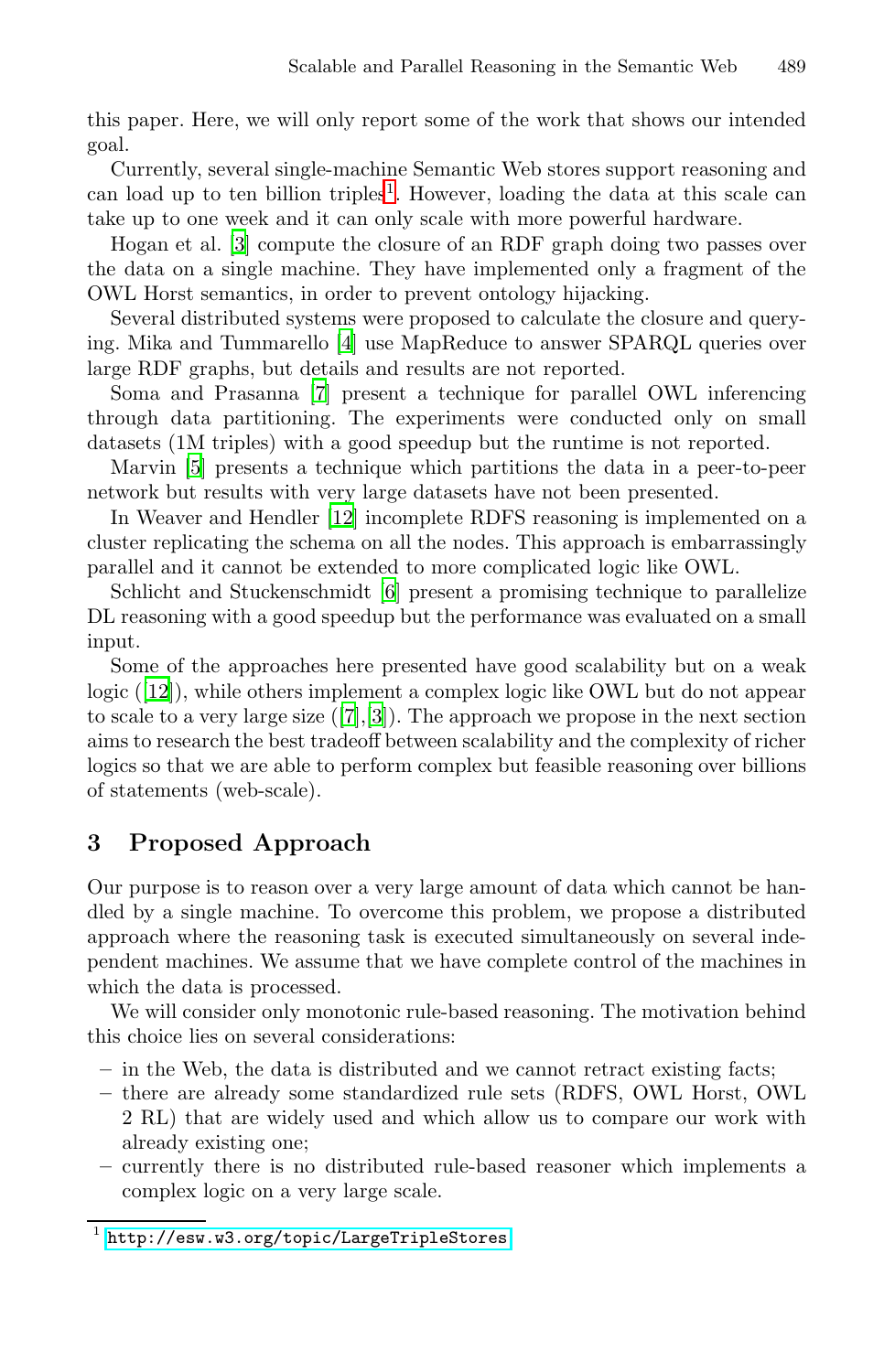#### 490 J. Urbani

A distributed approach is potentially more scalable than a single machine approach because it can scale on two dimensions: the hardware and the number of the machines. However, it is more challenging to design because:

- **–** In the Semantic Web, the data is not uniformly distributed, but instead there is an hi[gh](#page-4-5) data skew which generates load balancing problems;
- **–** In rule-based reasoning the data must be joined together many times in order to find a possible derivation. Doing joins over distributed data is one of the most challenging tasks in a distributed environment.

Our approach aims [to li](#page-4-6)mit the exchange of the data (which is expensive) and try instead to move the computation (w[hic](#page-4-7)h is cheap) be[ca](#page-4-8)use rule based reasoning is mainly a data intensive task. There are several distributed programming models, like MapReduce [1] or Satin [11] which reduce the data communication and efficiently distribute the computation.

In some cases, there are additional technical problems introduced by a distributed approach. For example, the nodes must communicate to each other using an efficient protocol, otherwise the performance will suffer. For our work, we intend to use the Ibis framework [10] to ease the development of our approach. The Ibis framework offers many tools like IPL [2] or JavaGAT [9] which handles many technical aspects of the communication between the nodes and the heterogeneity of the system.

In our context, rule based reasoning can be applied either in a forward way or in a backward way. In forward reasoning the algorithm first materializes all the closure and then the data is queried in a database fashion. This approach is ideal when we have a dataset which does not change frequently and we need to query it extensively. It can be problematic if the closure is very large or if the data changes too frequently.

In backward reasoning the derivation is calculated on the fly when the data is queried. This approach is generally more complex and it makes the queries much slower, however it has the advantage that it works if the data changes often or if the complete closure is too large to materialize.

Our purpose is to apply the current programming models to the different types of reasoning (forward, backward, or a combination of the two) and to research what model is the most efficient and under which conditions. In case none of the existing programming model suits well for our purpose, our research will try to design a new programming model which overcomes the limitations of the existing ones.

## **4 Methodology**

Our research will be carried out in several phases. In the first phase, we will study the existing literature and research some programming models which fit our need.

The second phase consists of implementing a reasoning algorithm using these specific programming models. We will first pick one programming model and we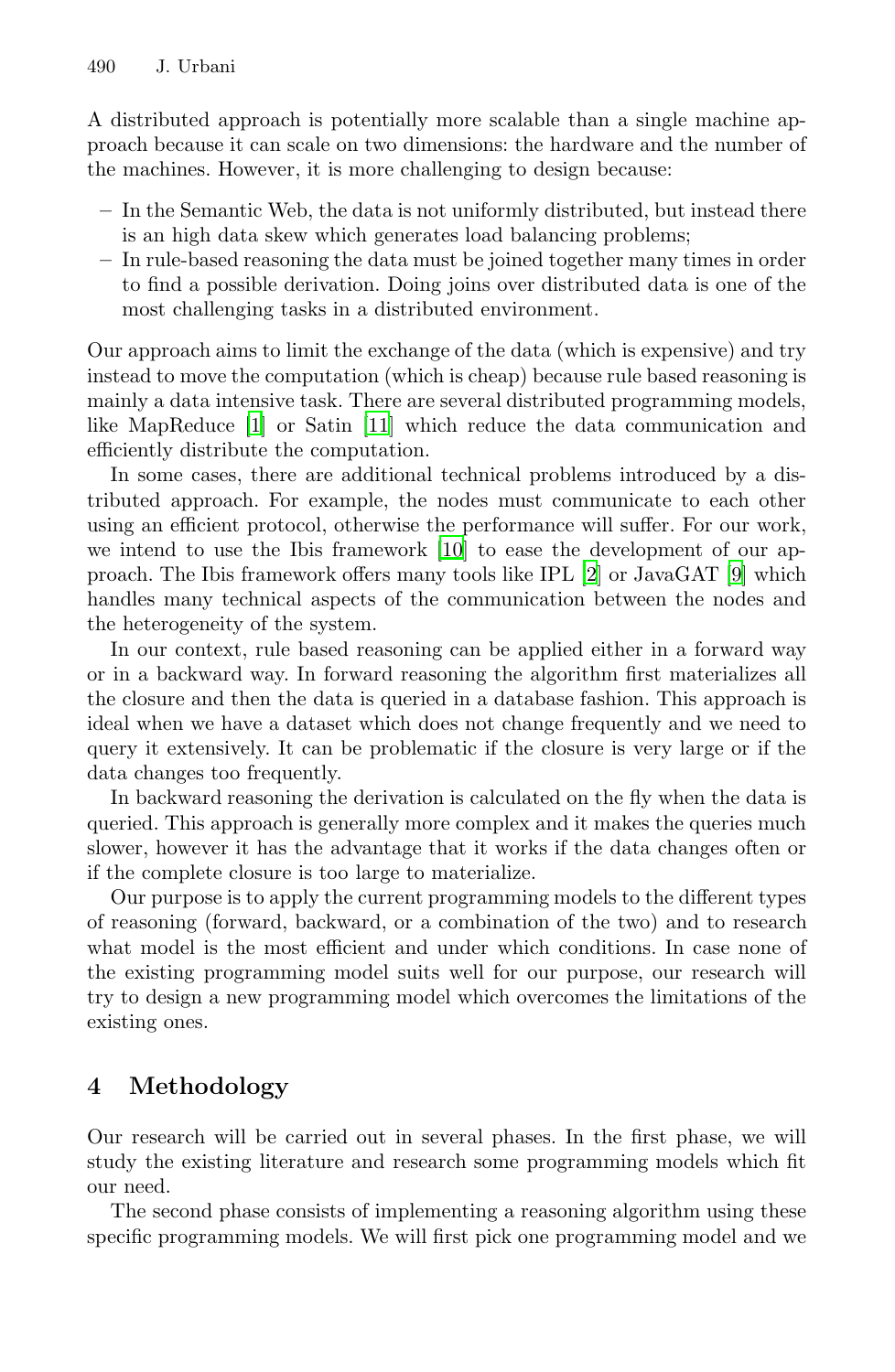will research an efficient algorithm which implements a weak logic (i.e. RDFS) using that model.

In the third phase we will evaluate the performance of the algorithm (the tests will be conducted mainly on the cluster  $DAS-4^2$ ). If the algorithm has good performance then we will increase the complexity of the logic, otherwise we will focus on the problems of the algorithm. If the problems are in the nature of the programming model, then we will try another model which could solve these problems (this means return to phase 1). If all programming models do not suit our problem, then the research will aim in finding a new programming model which fits our requirements and solve the problems that came up previously.

It is fundamental to clarify what we mean with "good" performance. Keeping in mind that our goal is to query the reasoning results in an interactive way, the evaluation will consider the total runtime necessary to reason and query the data. Another very important aspect in the evaluation is the scalability. The algorithm must be able to work with different input sizes and different number of nodes and it should implement a relatively complex logic (at least OWL-Horst or higher).

### **5 Result[s](#page-4-9)**

Research was conducted to implement forward reasoning using the MapReduce programming model. At first the work focused on the RDFS semantics and several optimizations were introduced to speed up the computation. The performance showed linear scalability and an high throughput, but the work could not be extended to more complex logic because the optimizations exploited some specific characteristics of RDFS [8].

Next, the research aimed to see whether MapReduce could be used also to implement the more complex OWL reasoning. Other optimizations were introduced and the results of this work are currently under submission for the conference ESWC 2010.

The main limitation of the work done so far is that the reasoning cannot be applied only on a subset of the input. In a realistic scenario where the dataset is gradually extended with new data, computing the closure every time over all the input is not efficient.

The next step in our research consists of finding a way to query the derivation obtained by the reasoner. In order to do so, the results can be loaded on a database or an RDF store and queried with the standard techniques.

# **6 Conclusions and Future Work**

In this paper, we have described the problem of scalable reasoning and proposed a distributed approach to solve it. The results we have obtained with forward reasoning and MapReduce showed that indeed this approach may be successful but further research is necessary.

 $^{2}$  http://www.cs.vu.nl/das/